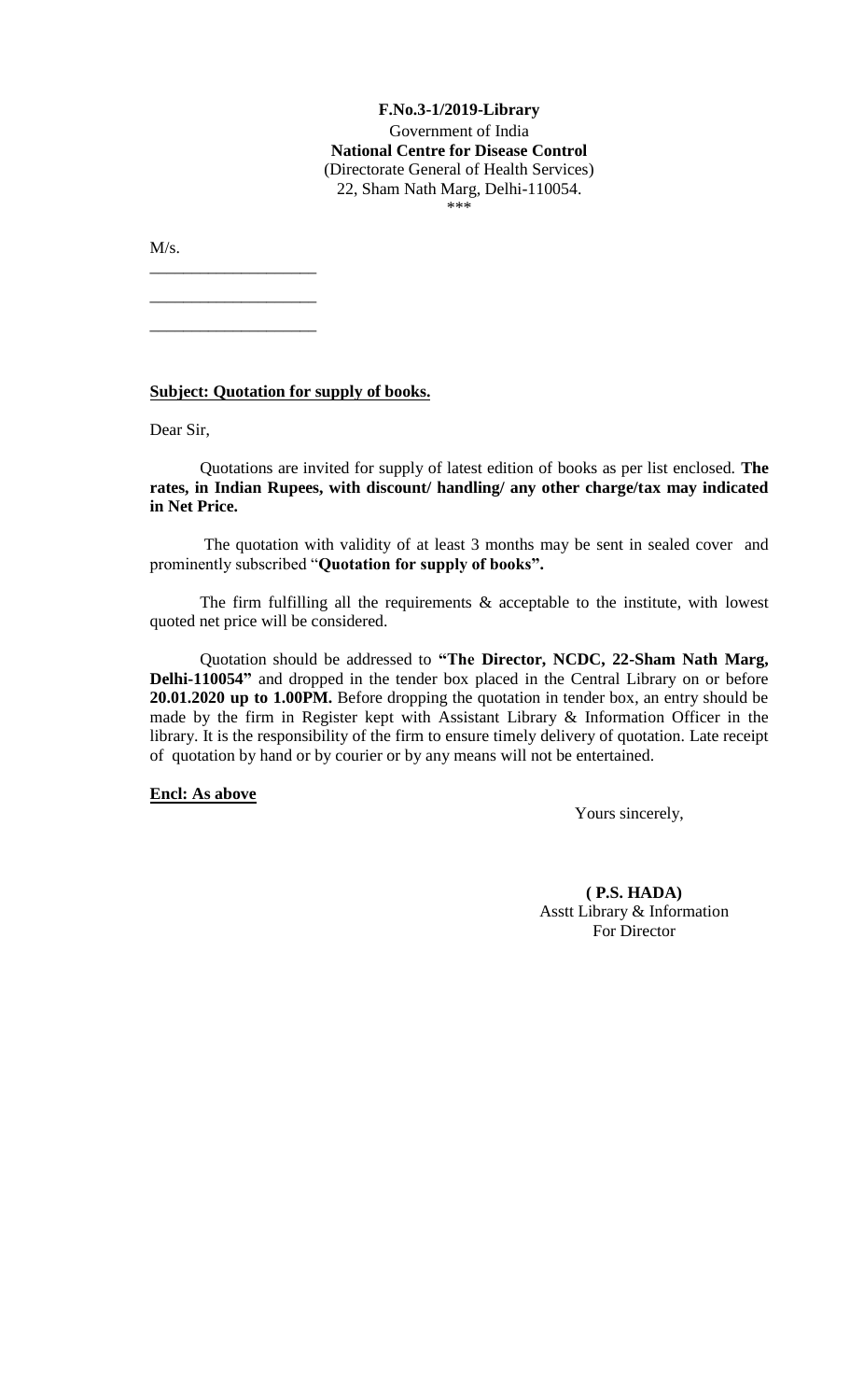|  |  |  | <b>List of Books</b> |  |
|--|--|--|----------------------|--|
|--|--|--|----------------------|--|

| 1.  | My world of Preventive Medicine<br>by C.G.Pandit, latest edition                                                                                                            | $\overline{2}$ |
|-----|-----------------------------------------------------------------------------------------------------------------------------------------------------------------------------|----------------|
| 2.  | Human Parasitology. 5 <sup>th</sup> Ed. Hardcover ISBN: 9780128137123 eBook<br>ISBN:9780128137130: Academic Press, 2018 By Burton Bogitsh Clint<br>Carter T. Oeltmann, 2018 | 1              |
| 3.  | Taxonomic Guide to Infectious Diseases. 2 <sup>nd</sup> Ed. Understanding the                                                                                               |                |
|     | Biologic Classes of Pathogenic Organisums. eBook<br>ISBN:9780128175774. Paperback ISBN:9780128175767: Academic<br>Press BY Jules J. Berman, 2019                            | $\mathbf{1}$   |
| 4.  | Dengue Virus Disease. Paperback ISBN:9780128182703 Imprint:<br>Academic Press, 2019 By Adnan Qureshi                                                                        | $\mathbf{1}$   |
| 5.  | Text book of PSM 25 <sup>th</sup> edition.                                                                                                                                  | $\overline{2}$ |
| 6.  | By Park K, 2019<br>National Health Program of India National Policies and Legislations<br>Related to Health: Latest edition Publisher: Century Publications, 2019           | $\mathbf{1}$   |
| 7.  | Malaria Vaccines: The continuing Quest by Sherman. Latest edition                                                                                                           | $\mathbf{1}$   |
| 8.  | Lehinger Principles of Biochemistry by Nelson .Latest edition                                                                                                               | $\mathbf{1}$   |
| 9.  | Introduction of Public Health, by Scheider, Latest edition                                                                                                                  | 1              |
| 10. | Malaria: Biology in the Era of Eradication by Dyann Wirth. 2017                                                                                                             | $\mathbf{1}$   |
| 11. | Epidemiology by Friis, Latest edition                                                                                                                                       | 1              |
| 12. | Viral Hepatitis, L/e by H.C.Thomas-.J.Zukerman.                                                                                                                             | $\overline{2}$ |
| 13. | Food and Nutrition by Anita Tull<br>Latest edition                                                                                                                          | 1              |
| 14. | A Dictionary of Public Health<br>by John M. Last, Latest edition                                                                                                            | $\mathbf{1}$   |
| 15. | Case Control Studies. Design, Conduct, Analysis by James. J.<br>Schlesselman, Latest edition                                                                                | $\mathbf{1}$   |
| 16. | Climate Change and the People's Health by Sharon Friel and Series<br>edited by Nancy Krieger, 2019                                                                          | $\mathbf{1}$   |
| 17. | Harrisons Internal Medicine.<br>by Jameson, $20th$ edition                                                                                                                  | $\overline{2}$ |
| 18. | Mandell, Douglas and Bennett's Principle and Practice of Infectious<br>Diseases, $9th$ edition. 2-vol.set                                                                   | $\overline{2}$ |
| 19. | Manual of Clinical Microbiology by Karen C.Carroll, 2019                                                                                                                    | $\mathbf{1}$   |
| 20. | Control of Communicable Diseases,<br>By APHA, $20th$ ed.                                                                                                                    | $\overline{2}$ |
| 21. | Plotkin's Vaccines. by Stanley Plotkin 7 <sup>th</sup> edition                                                                                                              | 1              |
| 22. | Gordis Epidemiology by David Celentano Moyses Szklo, 6 <sup>th</sup> edition                                                                                                | 1              |
| 23. | Zika virus diseases by Adnan Quereshi, 1st edition, 2017                                                                                                                    | $\mathbf{1}$   |
| 24. | Ecology and control of vectore borne diseases by Williem taken, 2019                                                                                                        | $\mathbf{1}$   |
| 25. | Arthropod Borne Diseases by Marcondes carios Brisola, 2017                                                                                                                  | $\mathbf{1}$   |
| 26. | Infectious Diseases in India 1892-1940: Policy-Making and Preception<br>of Risk by Polu, S                                                                                  | $\mathbf{1}$   |
| 27. | 1-7 <sup>th</sup> Pay Commission set.(Combind)                                                                                                                              | 1              |
| 28. | Epidemiology An Introduction by Rothman                                                                                                                                     | $\mathbf{1}$   |
| 29. | Rose's Strategy of Preventive Medicine(2008) by Geoffrey Rose                                                                                                               | $\mathbf{1}$   |
| 30. | Managing Epidemics (WHO)<br>ISBN 978-92-4-156553-0                                                                                                                          | 1              |
| 31. | Red Book (AFMC)                                                                                                                                                             | 1              |
| 32. | Guidelines for PMDT in India, 2017                                                                                                                                          | $\mathbf{1}$   |
| 33. | TB Lab Biosafety Manual, 2012, (WHO)                                                                                                                                        | $\mathbf{1}$   |
| 34. | Mycobacteriology Laboratory Manual, 2014, (WHO)                                                                                                                             | 1              |
| 35. | M48-Laboratory detection & Identification of Mycobacteria, Approved<br>Guideline, 2 <sup>nd</sup> .ed. 2018                                                                 | 1              |
| 36. | M24-Susceptibility testing of Mycobacteria, Nocardia, spp. & other<br>Aerobic Actinomyeetes, 3rd,ed. 2018 (CLSI)                                                            | $\mathbf{1}$   |
| 37. | M 62- Performances tandards for Susceptibility testing of<br>Mycobacteria, Nocardia, spp. & other Aerobic Actinomyeetes, 1 <sup>st</sup> Edition                            | 1              |
|     |                                                                                                                                                                             |                |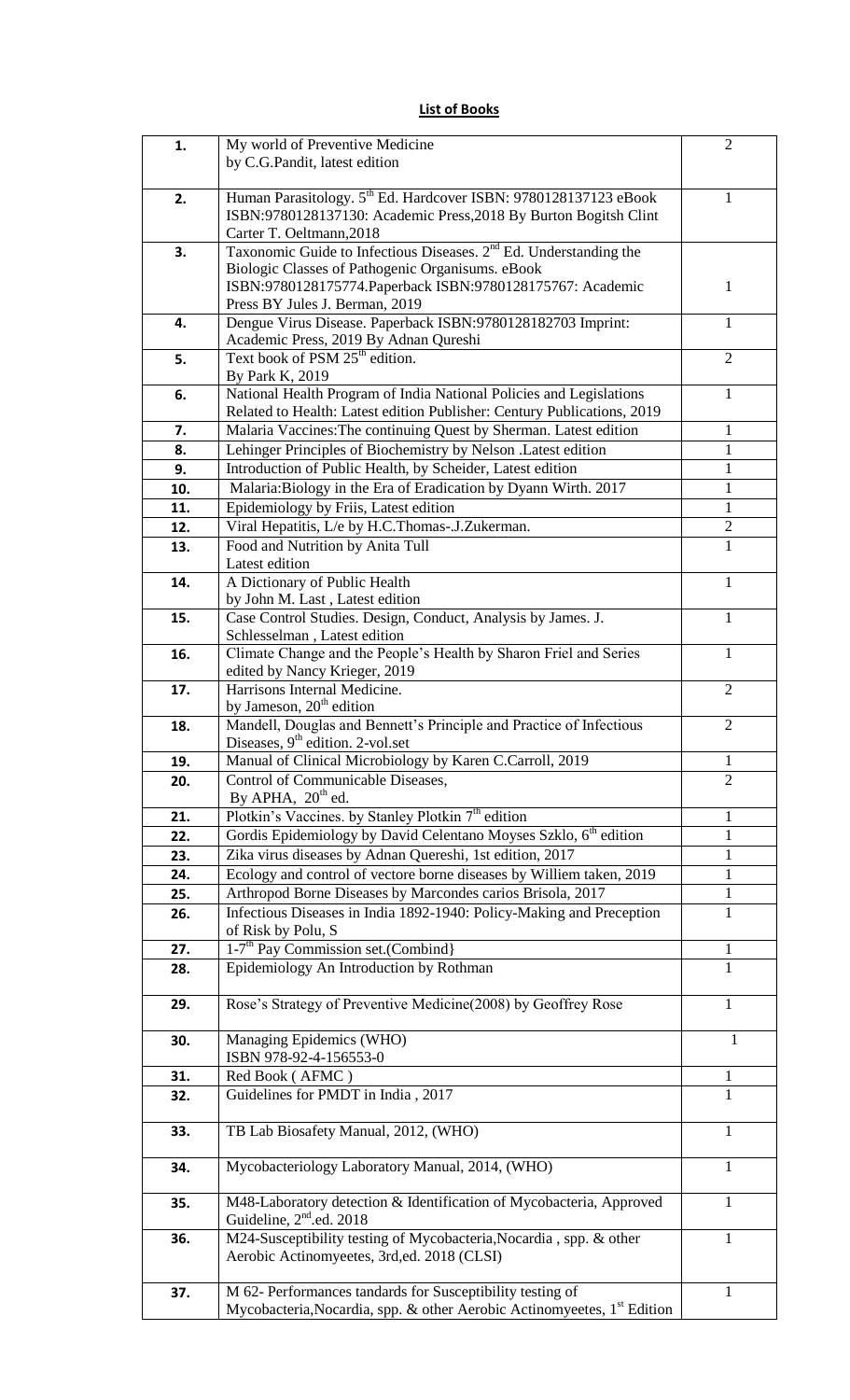|     | $(2018)$ (CLSI)                                                                                 |              |
|-----|-------------------------------------------------------------------------------------------------|--------------|
| 38. | MM 03- Molecular Diagnostic Methods for Infectious diseases $(3rdED-$                           | T            |
|     | 2015) (CLSI)                                                                                    |              |
| 39. | LQMS Hand Book, WHO (2011ED)                                                                    | $\mathbf{1}$ |
| 40. | Technical & Operation guidelines for TB Control in India 2016.                                  | $\mathbf{1}$ |
| 41. | Benchaids for the diagnoses of Intestinal                                                       | 10           |
|     | Parasites, 2 <sup>nd</sup> Ed By WHO                                                            |              |
| 42. | <b>Text Book of Medical Pararsitology</b>                                                       | 1            |
|     | $4th$ Ed – Dr.s.c. Porja (AIDP)                                                                 |              |
| 43. | Climate Change and Human health Scenario<br>In South And Southeast Asian. (Mr. Rais Akhta) 2018 | $\mathbf{1}$ |
| 44. | Global Climate Change and Human Health: From Science to Practice.                               | 1            |
|     | (George Luber, Jay Lemery) 2015.                                                                |              |
| 45. | Climate information For Public Health Action                                                    | 1            |
|     | (Madeleine C. Thomson, Simon J. Mason) 2018.                                                    |              |
| 46. | Climate Change And Air Pollution: The Impact on Human Health in                                 | $\mathbf{1}$ |
|     | Developed And Developing                                                                        |              |
|     | Countries. (Rais Akhtar) Cosimo Palagiano (2017).                                               |              |
| 47. | Climate Change And Global Health (Colin Butler) 2016.                                           | 1            |
| 48. | Planetary Health: Human Health in an Era of Global Environmental                                | $\mathbf{1}$ |
|     | Change. (Jennifer Cole) 2019.                                                                   |              |
| 49. | Climate Sensitive Adaptation in Health: Imperatives for India in a                              | 1            |
|     | Developing Economy.                                                                             |              |
|     | (Purnamit Dasgupta) 2018.                                                                       |              |
| 50. | Environmental Health: from Global to local.                                                     | 1            |
| 51. | (Howard Frumkin) 2010.<br>Ecosystem Change and Public Health: A Global Perspective. (Joan L.    | $\mathbf{1}$ |
|     | Aron, Jonathan A. Patz) 2001.                                                                   |              |
| 52. | Mackie & Mccartney Practical Medical Microbiology (14 <sup>th</sup> Edition)                    | 1            |
| 53. | Koneman's Color Atlas & Textbook of Diagnostic Microbiology (7th                                | $\mathbf{1}$ |
|     | Edition)                                                                                        |              |
| 54. | Bailey & Scotts Diagnostic Microbiology                                                         | 1            |
|     | (14 <sup>th</sup> Edition)                                                                      |              |
| 55. | Patrick R. Murray Medical Microbiology                                                          | 1            |
|     | (8 <sup>th</sup> Edition).                                                                      |              |
| 56. | Topley And Wilson's Microbiology And Microbial Infection (10th                                  | 1            |
|     | Edition)                                                                                        |              |
| 57. | Roitt's Essential Immunology (13 <sup>th</sup> Edition)                                         | 1            |
| 58. | Kuby Immunology, (7 <sup>th</sup> Edition).                                                     | $\mathbf{1}$ |
| 59. | Garcia Lynne S. diagnostic Medical Parasitology                                                 | 1            |
|     | (6 <sup>th</sup> Edition)                                                                       |              |
| 60. | Clinical Veterinary Microbiology By P.J Quinn, M.E Carter, B.<br>Markey, G.R Carter.            | 1            |
| 61. | Veterinary Microbiology & Microbial Disease, 2 <sup>nd</sup> ed.                                |              |
| 62. | Veterinary Microbiology (Wiley Blackwell)-                                                      | 1            |
|     | D. Scott Mcvey, Mellisa Kennedey, M.M Chengappa.                                                |              |
| 63. | Molecular Cloning. Sambrook and Russel,                                                         | 1            |
|     | $4th$ Edition.                                                                                  |              |
| 64. | Biochemical tests for identification of Medical Bacteria, jean F.                               | 1            |
|     | MacFaddin,                                                                                      |              |
|     | (3 <sup>rd</sup> Edition).                                                                      |              |
| 65. | The Elisa Quidebook- Crow thes Elisa Mannal- $(2^{nd}$ Edition).                                | 1            |
| 66. | WHO laboratory Biosafety Mannual, 3rd Ed.                                                       | 1            |
| 67. | Biosafety in Microbiological and Biomedical Laboratories, 5 <sup>th</sup> Ed.                   | $\mathbf{1}$ |
| 68. | <b>Basic Science Textbook</b>                                                                   | 1            |
|     | Class-VI, VII, VIII,                                                                            |              |
| 69. | Science Textbook of (Biology, Physics, Chemistry) Class -IX, X, XI,<br>XII                      | $\mathbf{1}$ |
| 70. | Textbook of Chronic Non Communicable Diseases: The Health                                       | 1            |
|     | Challenge of $21^{st}$ century-Jai Prakash Narain & Rajesh Kumar (Editor)                       |              |
|     | 2016/ Latest edition - Jaypee Brothers Medical Publishers (P) Ltd. 274p.                        |              |
| 71. | Public Health Approaches to Non Communicable Diseases - J. S.                                   | 1            |
|     | Thakur- Wolters Kluwer                                                                          |              |
| 72. | Topley & Wilson's Principles of Bacteriology, Virology, Parasitology,                           | 1            |
|     | Immunology                                                                                      |              |
| 73. | Textbook of Microbiology by Ananthanarayan and Panikar, 10 <sup>th</sup> Ed.                    | 1            |
| 74. | Essentials of Medical Microbiology, $2nd Ed$ .                                                  | $\mathbf{1}$ |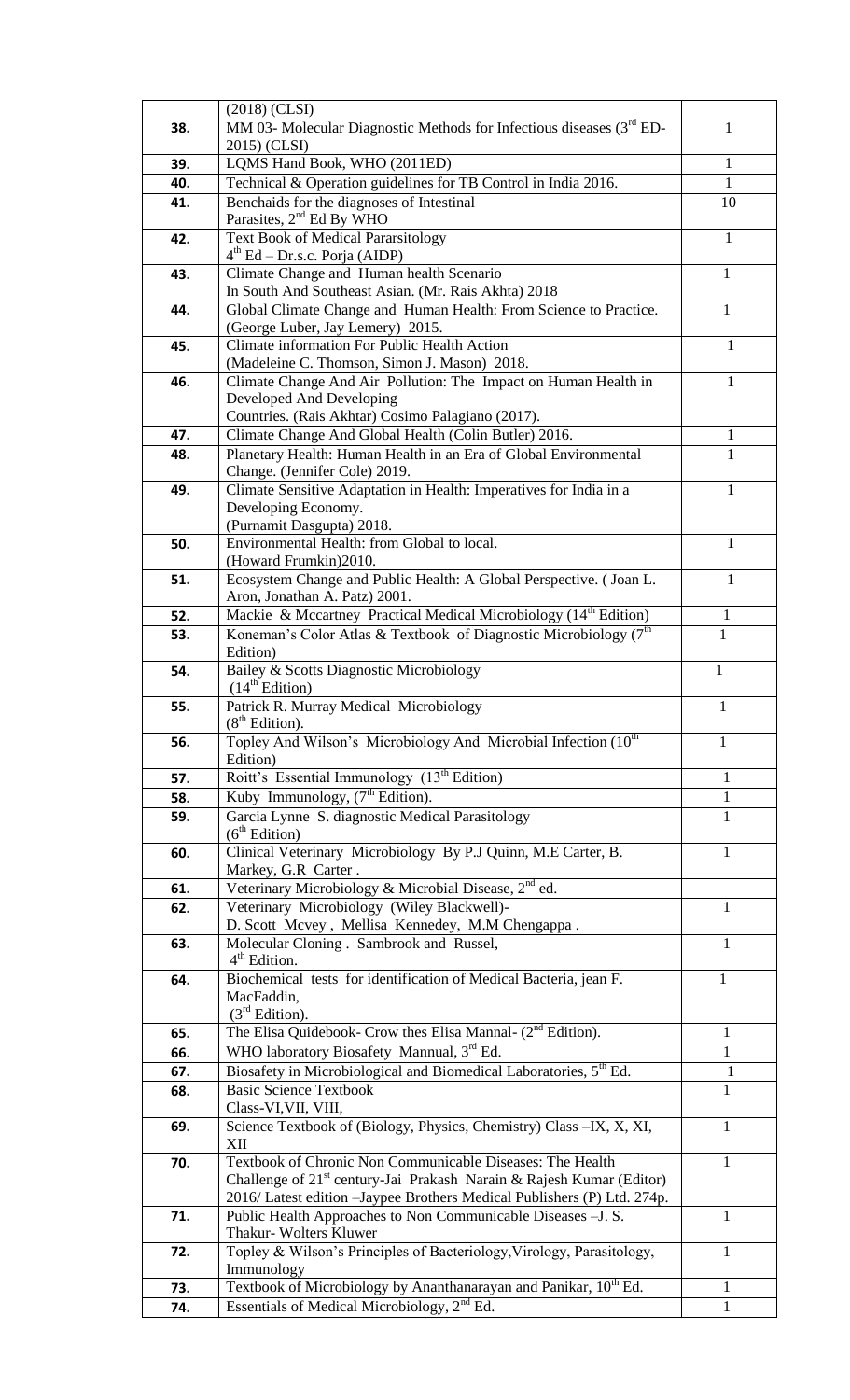| 75.  | Konman , 17 <sup>th</sup> Edition, Textbook of Diagnostic Microbiology (Gray W.   | 1            |
|------|-----------------------------------------------------------------------------------|--------------|
|      | Procop, Deirdre L Church, Geraldine S Hall, William M Janda; Elmer W              |              |
|      | Koneman, Paul C Schreckenberger)                                                  |              |
|      |                                                                                   |              |
| 76.  | Diagnostic Medical Parasitaltogy, 6 <sup>th</sup> Ed. Lynne shore Garcia, (ISBN-  | 1            |
|      | 13:978-1555818999)                                                                |              |
| 77.  | Clinical Virology 4 <sup>th</sup> Ed. Doughlas D Richman, Richarf J Whitley,      | T            |
|      | Frederick G. Hayden                                                               |              |
| 78.  | Field's Virology 6 <sup>th</sup> Ed. Clinical Infectious ds. vol 59(4), David M   | 1            |
|      |                                                                                   |              |
|      | Knipe, Peter M Howley, Philadelphia, PA, USa. Lipincott Williams &                |              |
|      | Wilkins                                                                           |              |
| 79.  | Fenner & white's Medical Virology, 5 <sup>th</sup> Ed. Christopher Burrell, Colin | 1            |
|      | Howard, Frederick Murphy                                                          |              |
| 80.  | The State of Renewable Energy In India                                            | 1            |
|      |                                                                                   |              |
| 81.  | <b>State of India's Environment</b>                                               | 1            |
| 82.  | To Burn or Not to Burn                                                            | 1            |
| 83.  | Grain by Grain                                                                    | $\mathbf{1}$ |
| 84.  | All Published books/Survey Reports from ICMR                                      | $\mathbf{1}$ |
|      |                                                                                   |              |
| 85.  | All Published books/Survey Reports from Statistical Services                      | 1            |
| 86.  | All Books from Authropolotical Society of India                                   | 1            |
| 87.  | How to do Nothing: Resisting the Attention Economy                                | 1            |
| 88.  | Green is your school be Waterwise                                                 | $\mathbf{1}$ |
|      |                                                                                   |              |
| 89.  | State of India's Environment 2015                                                 | 1            |
| 90.  | GSP How Green is your school                                                      | 1            |
| 91.  | Drought but Why                                                                   | $\mathbf{1}$ |
|      | <b>Climate Change Reader</b>                                                      | 1            |
| 92.  |                                                                                   |              |
| 93.  | Choked                                                                            | 1            |
| 94.  | <b>ARC Lyone - Cancer Publication</b>                                             | 1            |
| 95.  | The Great Indian Novel                                                            | 1            |
| 96.  | India: From Midnight to the Millennium and Beyond                                 | 1            |
|      |                                                                                   |              |
| 97.  | An Era of Darkness: The British Empire in India                                   | $\mathbf{1}$ |
| 98.  | Eine Kleine Geschichte Indiens                                                    | $\mathbf{1}$ |
| 99.  | A Heart Full in Burden T 20<br>The Elephant, the Tiger, and the Cell              | 1            |
|      | Phone: Reflections on India, the Emerging 21st-Century Power                      |              |
| 100. | Riot                                                                              | 1            |
| 101. | <b>Bookless in Baghdad</b>                                                        | 1            |
|      | Nehru - The Invention of India                                                    | $\mathbf{1}$ |
| 102. |                                                                                   |              |
| 103. | <b>Show Business</b>                                                              | 1            |
| 104. | Why I m a Hindu                                                                   | $\mathbf{1}$ |
| 105. | The Five Dollar Smile and Other                                                   | $\mathbf{1}$ |
| 106. | Pax Indica                                                                        | $\mathbf{1}$ |
|      |                                                                                   |              |
| 107. | Shadows Across the playing Field :60                                              | $\mathbf{1}$ |
| 108. | India Sutra Reflections on the                                                    | 1            |
| 109. | Indien: Zwischen Mythos und                                                       | 1            |
| 110. | Reason of state                                                                   | 1            |
|      |                                                                                   |              |
| 111. | Kerala: God own country                                                           | 1            |
| 112. | Eine Kleine Geschichte Indiens                                                    | $\mathbf{1}$ |
| 113. | A Heart Full in Burden T 20<br>The Elephant, the Tiger, and the Cell              | 1            |
|      | Phone: Reflections on India, the Emerging 21st-Century Power                      |              |
| 114. | T N Seshan<br>The Regeneration of India                                           | 1            |
| 115. | The Degeneration in india<br>T N Seshan                                           | 1            |
|      |                                                                                   |              |
| 116. | Yogyathwa Simple Access to powerful leadership<br>T N Seshan                      | 1            |
| 117. | What's your superpower Dr. Anjana Sen                                             | 1            |
| 118. | Vedic Philosophy Kapil Dwivedi                                                    |              |
| 119. | The Zero Waste Blueprint- A food system for the future Kapil Dwivedi              | 1            |
|      |                                                                                   |              |
| 120. | Kiran Bedi<br>Demand for Swaraj:                                                  | 1            |
|      |                                                                                   |              |
| 121. | It's Always Possible: One Woman's Transformation of Tihar Prison                  | 1            |
|      | Kiran Bedi                                                                        |              |
| 122. | Kiran Bedi<br>As I see. Sterling                                                  | 1            |
| 123. | Kiran Bedi<br>Galti Kiski                                                         | $\mathbf{1}$ |
| 124. | Yeha Sambhav Hai<br>Kiran Bedi                                                    | $\mathbf{1}$ |
|      | Kiran Bedi                                                                        |              |
| 125. | Empowering Women As I See                                                         | $\mathbf{1}$ |
| 126. | Leadership & Governance As I See                                                  | 1            |
|      | Kiran Bedi                                                                        |              |
| 127. | Kiran Bedi<br>Broom & Groom                                                       | $\mathbf{1}$ |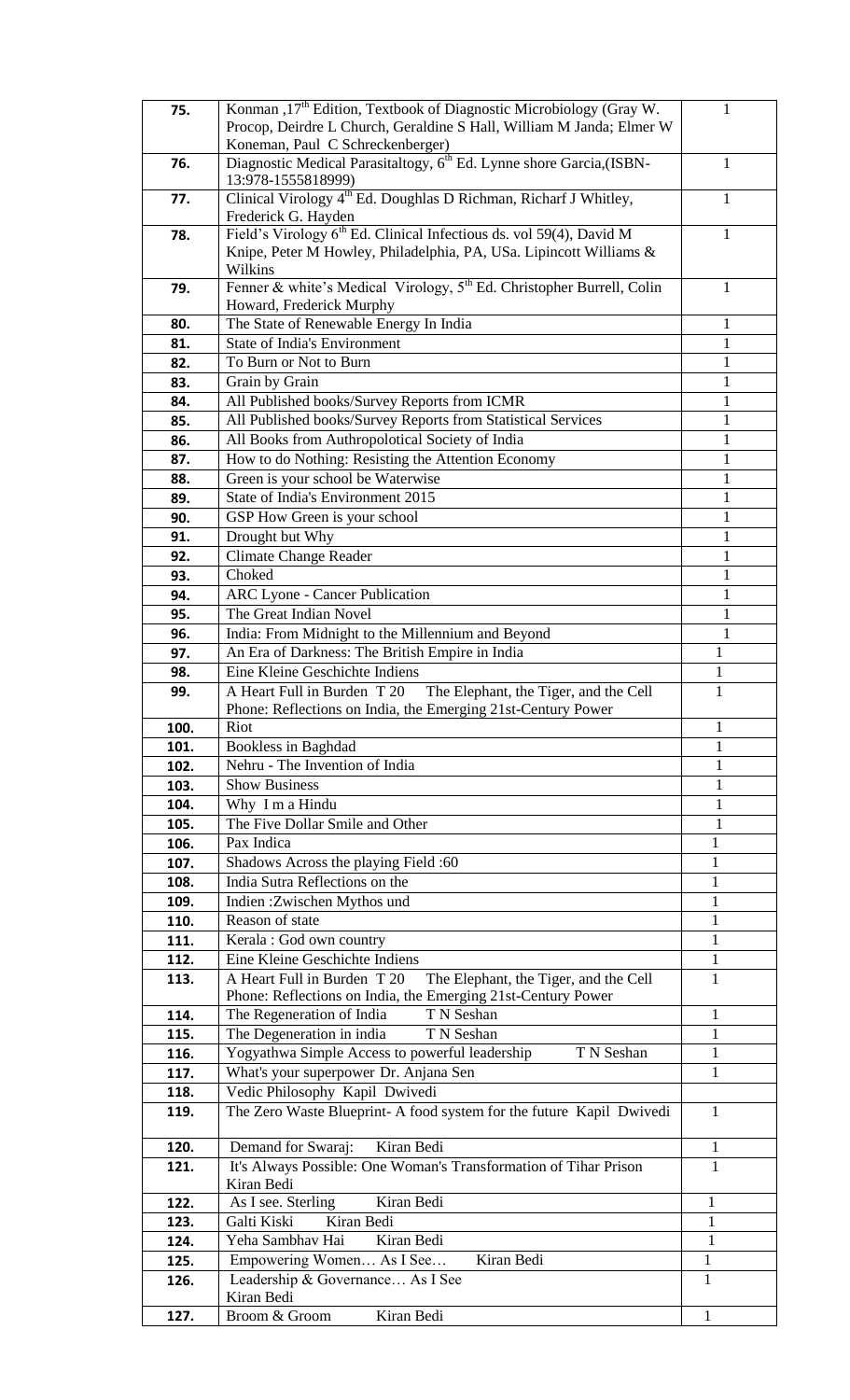| 128.         | Be the Change: Fighting Corruption. Kiran Bedi                                         | $\mathbf{1}$      |
|--------------|----------------------------------------------------------------------------------------|-------------------|
| 129.         | Dare to Do, for the New Generation. Wisdom Village.<br>Kiran Bedi                      | 1                 |
|              |                                                                                        |                   |
| 130.         | Kiran Bedi<br>Creating Leadership                                                      | 1                 |
| 131.         | Kiran Bedi<br>Uprising 2011: Indians Against Corruption                                | $\mathbf{1}$      |
| 132.         | Himmat Hai: Kiran Bedi                                                                 | $\mathbf{1}$      |
| 133.         | Stress of Life Hens Selye                                                              | $\mathbf{1}$      |
| 134.         | Training Manual on Cervical Cancer Screening using Visual Inspection                   |                   |
|              | with Acetic Acid (VIA) ICMR Publications                                               |                   |
| 135.         | <b>ICMR</b> Publications<br><b>National Essential Diagnostics List</b>                 | 1                 |
| 136.         | Handbook on Intellectual Property Rights & Technology Transfer                         | 1                 |
|              | <b>ICMR</b> Publications                                                               |                   |
| 137.         | Definition of terms used in limitation of treatment and providing                      | $\mathbf{1}$      |
|              | palliative care at end of life<br><b>ICMR</b> Publications                             |                   |
| 138.         | Touching Lives- Improving Health Through Research ICMR                                 | $\mathbf{1}$      |
|              | Publications                                                                           |                   |
| 139.         | Reducing Social Inequalities in Cancer: Evidence and Priorities for                    | $\mathbf{1}$      |
|              | <b>IARC Publications</b><br>Research                                                   |                   |
| 140.         | Tumour Site Concordance and Mechanisms of Carcinogenesis                               | 1                 |
| 141.         | <b>Breast Tumours</b>                                                                  | 1                 |
| 142.         | Digestive System Tumours                                                               | $\mathbf{1}$      |
| 143.         | Styrene, Styrene-7,8-oxide, and Quinoline                                              | $\mathbf{1}$      |
| 144.         | Some Chemicals That Cause Tumours of the Urinary Tract in Rodents                      | $\mathbf{1}$      |
| 145.         | Pentachlorophenol and Some Related Compounds                                           | $\mathbf{1}$      |
| 146.         | Colorectal Cancer Screening                                                            | $\mathbf{1}$      |
| 147.         | Cancer in Sub-Saharan Africa                                                           | $\mathbf{1}$      |
| 148.         | Thyroid Health Monitoring after Nuclear Accidents                                      | $\mathbf{1}$      |
| 149.         | <b>WHO Classification of Skin Tumours</b>                                              | $\mathbf{1}$      |
| 150.         | Benzene                                                                                | $\mathbf{1}$      |
| 151.         | Welding, Molybdenum Trioxide, and Indium Tin Oxide                                     | $\mathbf{1}$      |
|              | Drinking Coffee, Mate, and Very Hot Beverages                                          | $\mathbf{1}$      |
| 152.         | Red Meat and Processed Meat                                                            | $\mathbf{1}$      |
| 153.         |                                                                                        |                   |
| 154.         | <b>Absence of Excess Body Fatness</b>                                                  | $\mathbf{1}$      |
| 155.         | CIRC Rapport biennal 2016-2017                                                         | 1                 |
| 156.         | WHO Classification of Tumours of the Eye                                               | 1                 |
| 157.         | Colposcopy and Treatment                                                               | 1                 |
| 158.         | Common Minimum Technical Standards and Protocols for Biobanks                          | $\mathbf{1}$      |
|              | Dedicated to Cancer Research                                                           |                   |
| 159.         | WHO Classification of Tumours of Endocrine Organs                                      | 1                 |
| 160.         | WHO Classification of Head and Neck Tumours                                            | $\mathbf{1}$      |
| 161.         | WHO Classification of Tumours of Haematopoietic and Lymphoid<br><b>Tissues</b>         | 1                 |
|              |                                                                                        | $\mathbf{1}$      |
| 162.         | Some Organophosphate Insecticides and Herbicides<br>Some Nanomaterials and Some Fibres | $\mathbf{1}$      |
| 163.         |                                                                                        |                   |
| 164.         | Energy balance and obesity                                                             | 1<br>$\mathbf{1}$ |
| 165.         | IARC Biennial Report 2016-2017                                                         |                   |
| 166.         | WHO Classification of Tumours of the Urinary System and Male<br><b>Genital Organs</b>  | 1                 |
| 167.         | DDT, Lindane, and 2,4-D                                                                | $\mathbf{1}$      |
| 168.         | Some Chemicals Used as Solvents and in Polymer Manufacture                             | $\mathbf{1}$      |
| 169.         | <b>Breast Cancer Screening</b>                                                         | $\mathbf{1}$      |
| 170.         | WHO Classification of Tumours of the Central Nervous System                            | $\mathbf{1}$      |
|              | CIRC Rapport biennal 2014-2015                                                         | $\mathbf{1}$      |
| 171.<br>172. | Mycotoxin control in low- and middle-income countries                                  | 1                 |
|              | Lutte contre les mycotoxines dans les pays à revenu faible et                          | $\mathbf{1}$      |
| 173.         | intermédiaire                                                                          |                   |
| 174.         | Control de las micotoxinas en los países de ingresos bajos y medios                    | 1                 |
| 175.         | The Origin of the International Agency for Research on Cancer                          | $\mathbf{1}$      |
| 176.         | WHO Classification of Tumours of the Lung, Pleura, Thymus and Heart                    | 1                 |
|              |                                                                                        |                   |
| 177.         | <b>Outdoor Air Pollution</b>                                                           | $\mathbf{1}$      |
| 178.         | Some Drugs and Herbal Products                                                         | $\mathbf{1}$      |
| 179.         | Polychlorinated Biphenyls and Polybrominated Biphenyls                                 | $\mathbf{1}$      |
| 180.         | IARC Biennial Report 2014-2015                                                         | $\mathbf{1}$      |
| 181.         | Cancer Incidence in Five Continents Volume X                                           | $\mathbf{1}$      |
|              |                                                                                        |                   |